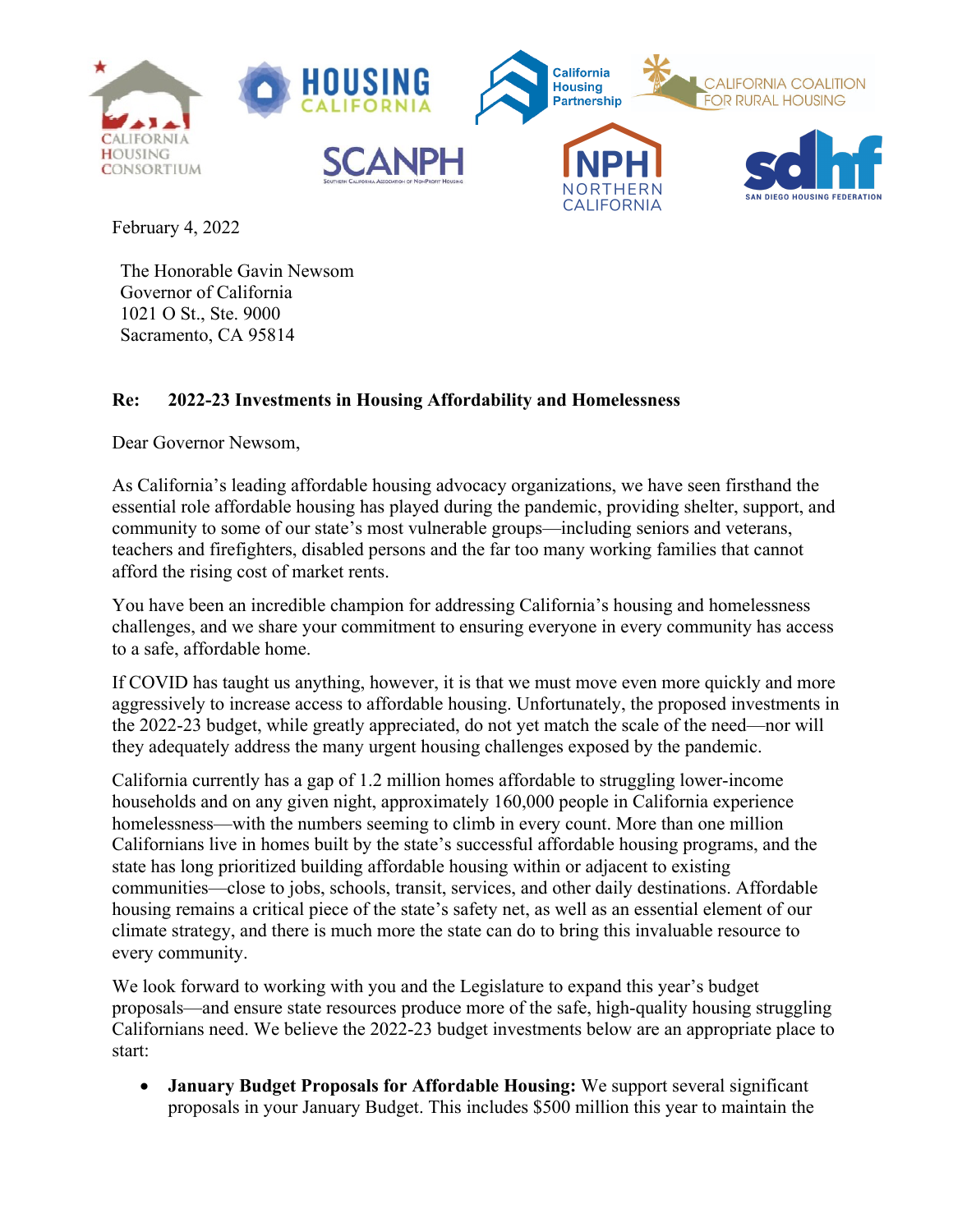expansion of the state Low Income Housing Tax Credit, along with additional investment in the Infill Infrastructure Grant Program, Affordable Housing and Sustainable Communities Program, and Portfolio Reinvestment Program.

- **\$5 billion over three years for the Multifamily Housing Program (MHP) and the California Housing Accelerator Program to increase production of desperately needed affordable housing.** MHP will issue its final Proposition 1-funded NOFA in 2022. Absent any major new investment, this vital part of the affordable housing pipeline will stall. Just as important, a large number of HCD-funded developments, with many more joining the list as HCD makes more awards this year, still cannot access critical Low-Income Housing Tax Credits and therefore cannot move to construction. Funding the Housing Accelerator Program will finish the job. As No Place Like Home and the Veterans Housing and Homelessness Prevention Program also wind down, we further recommend amending the MHP statute to allow for the funding of capitalized operating reserves which are so critical to the financing of permanent housing for persons experiencing homelessness, including Homekey units.
- **\$5 billion over five years to help prevent and end homelessness.** We urge the legislature to build on recent investments to build an equitable, coordinated, and sustainable path towards solving homelessness and permanently housing the over 160,000 Californians on our streets and in our shelters.
- **\$500 million to preserve at-risk and "naturally" occurring affordable housing.**  Between 1997 and 2020, California lost 18,043 affordable homes with project-based rental assistance contracts and/or loans from HUD, CalHFA, and HCD, or LIHTC due to owner decisions to opt out, sell, or allow their developments to convert to market rate. This does not account for the loss of low cost, private market rental housing, where the overwhelming majority of low-income Californians live. Keeping or bringing these units into the affordable housing realm is an efficient way to prevent displacement and homelessness.
- **\$200 million for CalHOME** to assist in the production of new deed-restricted owneroccupied home for qualifying families and help address racial and ethnic wealth gaps.
- **\$100 million to create a capitalized Emergency Revolving Loan Fund** to accelerate the reconstruction of affordable multifamily homes and owner-occupied single-family homes that have been damaged or destroyed in natural disasters, including wildfires and earthquakes. The revolving loans would be made by CDFIs and supplement federal relief, which can be delayed, accelerating the restoration of housing and infrastructure to disaster victims throughout California.
- **\$100 million for farmworker housing** development and maintenance. Farmworkers face significant housing disparities and have unique housing needs. It's critical that we provide quality affordable homes that support migrant families and make a life-changing difference in their children's health and educational outcomes.